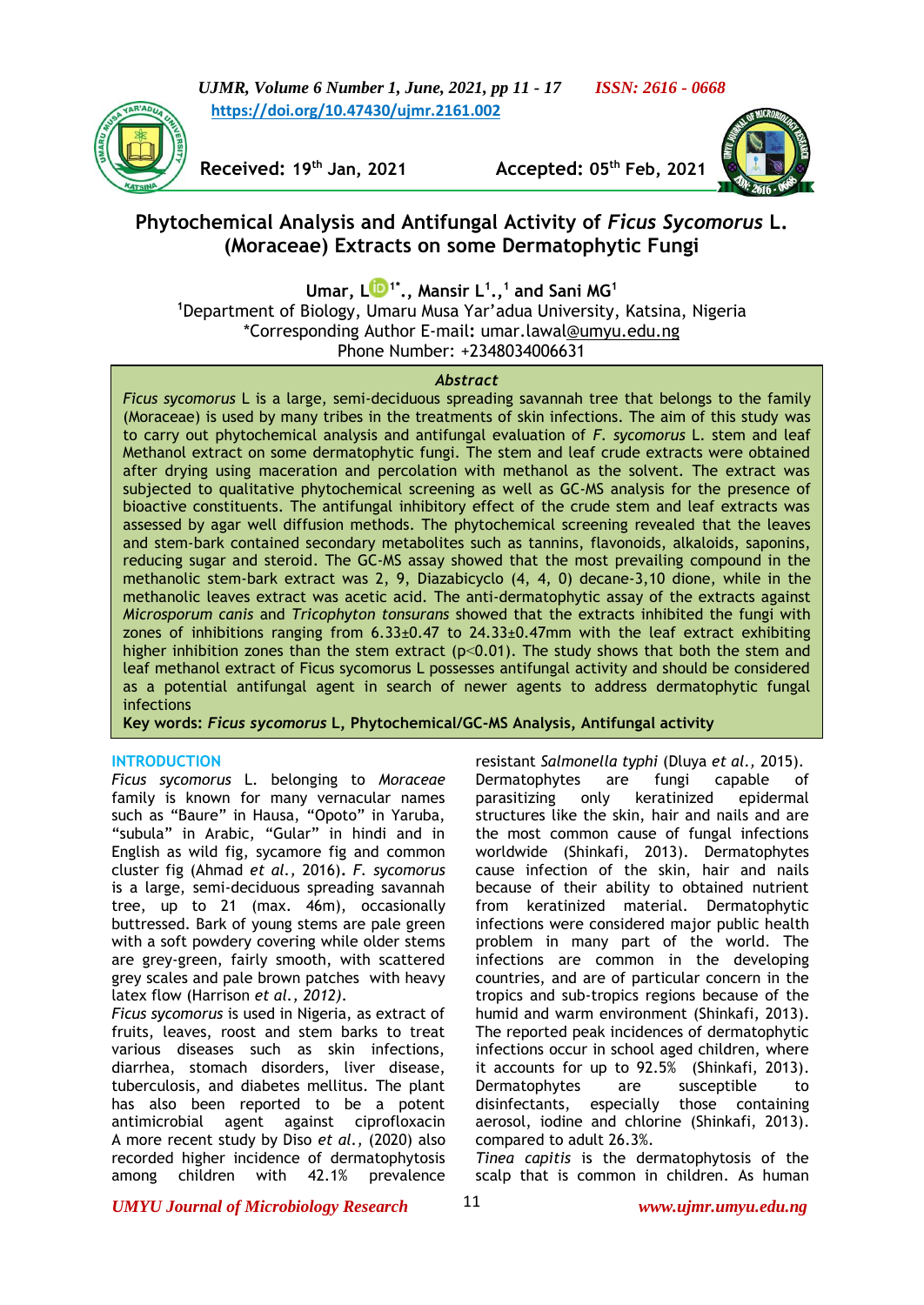contact among children is more frequent between the ages of four and sixteen years than in very early childhood, this age group is similarly at greater risk of contracting infectious diseases (Araya *et al.*, 2021).

The etiological agents of dermatophytosis are generally classified into three genera; *Microsporum*, *Trichophyton* and *Epidermophyton*. Members of the genera *Microsporum* and *Trichophyton* usually cause *Tinea capitis*. The infection may range from mild, almost subclinical, with slight erythema and a few patchy areas of scaling with dull gray hair stumps to a highly inflammatory reaction with folliculitis, kerion formation, and extensive areas of scarring and alopecia. *Tinea capitis* requires contact with detached hair. Human-to–human transmission usually requires close contact with infected subject or person because dermatophytes are of low infectivity and virulence. In most cases, transmission takes place within families or in situations involving direct contact for example in barbershops (Gupta and Summerbell, 2000).

Documented literature has shown that numerous studies have been conducted to describe the antimicrobial activity of different plant materials, however there still need to continue the search especially bearing the fact that the widespread use of broad-spectrum antibiotic drugs for dermatophytes has led to an increase in the incidence of fungal infections due to development of resistant strains. Studies by Mahmoud (2003) have earlier revealed that the available antifungal agents have a limited effectiveness and lack specificity against the dermatopytes. Moreover, People in the study area have been using medicinal plants in the management of *Tinea capitis* without any scientific evaluation of the plants. Thus there is need to evaluate the antimicrobial activity of native plants that are being use in the traditional medicine for the treatment of skin infections. The aim of the study was to carry out phytochemical analysis and antifungal evaluation of *F. sycomorus* L. stem and leaf Methanol extract on some dermatophytic fungi.

# **MATERIALS AND METHODS**

#### **Collection Identification and Preparation of Plant**  split 30:1 during 1.50min, carrier gas He: 1 ml **Extract**

Fresh leaves and stem-bark of *F. sycomorus* were collected**,** shade dried, pulverizing into a fine powder and stored in a clean airtight plastic container to avert moisture absorption and contamination. Photograph images of collected plant parts were made to help identification process. Final identification was made at the herbarium unit of the Department of Biological Sciences, Umaru Musa Yar'adua University Katsina with voucher number 20170718-08 and the voucher specimen was deposited.

## **Extraction of stem and leaves of** *Ficus sycomorus*

Extractions of the plant materials were carried out using the procedure described by Shinkafi (2013). Eighty grams of the powdered stem and leaves were extracted by maceration using percolating machine in 500ml of methanol at room temperature. The extracts were evaporated to dryness; the dried extracts were stored at room temperature until required for further analysis.

# **Phytochemical analysis**

Preliminary phytochemical screening was conducted to detect the bioactive chemicals present in the leaves and stem-bark extracts of *F. sycomorus*. These tests were carried out using standard procedures described by (Trease and Evans, 1989; Sofowora, 1993).

#### **Gas chromatography analysis**

Phytochemical assay was carried out using Gas chromatography and mass spectrophotometry. Volatile compound analysis was performed with a gas chromatography system (Aglient 6890 GC) with an Agilent mass spectrometric detector, with a direct capillary interface and fused silica capillary column HP-5 MS (30 m  $\times$  0.32 mm  $\times$ 0.25 µm film thickness). Helium was used as the carrier gas at a flow about 1.0 ml/min pulsed split less. The solvent delay was 3 min. and the injection size was 1.0 µl. The mass spectrometric detector was operated in an electron impact ionization mode with an ionizing energy of 70 eV. Scanning from m/z 50 to 500 and the ion source temperature was 230ºC. The electron multiplier voltage (EM voltage) was maintained 1250v above auto tune. The instrument was manually turned using perfluorotributyl amine (PFTBA). Oven temperature program at 45ºC (2 min), 150°C (5 min) at a rate of 2°C min-1, then at 150ºC (2 min),  $280^{\circ}$ C (5 min) at a rate of  $8^{\circ}$ C min-1; min-1, constant flow; sample volume 1 µl. Identification was based on comparison of their mass spectra with database of National Institute Standard and Technology (NIST) (Romeh *et al.,* 2013).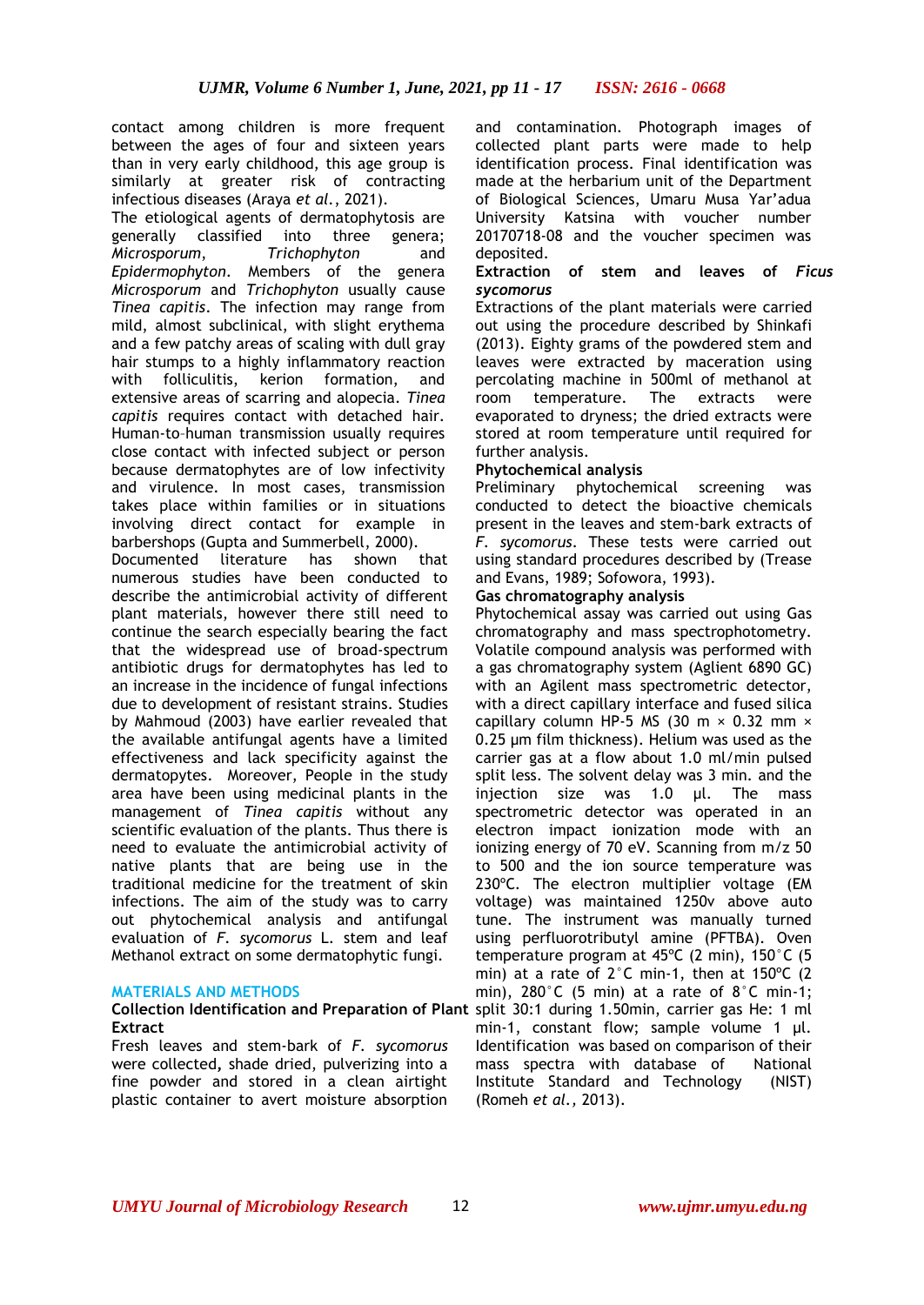# *Tinea capitis* **Sample Collection**

Samples that showed clinical manifestation of dermatophytosis were collected from Qur'anic students popularly known as "Almajirai" in Hausa language, hair from the head were epilated with a brush. They methods described by (Mercy *et al.,* 2014) and (Shinkafi, 2013) were followed for sample collections. The samples were collected after cleaning the affected area with 70% alcohol using sterile razor blades. The samples were kept in sterilized foil paper, enveloped and transported to the biology laboratory of Umaru Musa Yar'adua University Katsina. Fungal spores resist drying and remain viable for several weeks when stored in paper (Poluri *et al.,* 2015).

## **Primary Culture of the Samples**

The technique of Wagini *et al.,* (2014) was adapted. Collected samples were inoculated in a Sabouraud Dextrose Agar (SDA) to which chloramphenicol was added to prevent unwanted growth of bacterial contaminants. The plates were then incubated at room temperature for 1-2 days to observe any fungal growth.

## **Microscopic examination of dermatophytes**

For the microscopic examination of the cultured dermatophytes, lacto-phenol cotton blue was placed on a clean glass slide, and a tuff of fungal filament was picked up from the culture plate using teasing needle. The filaments were transferred to the lacto phenol stain and gently teased and examined under high power objectives at ×10 magnification. The hyphae, spore structure and their arrangement were observed (Wagini *et al.,*  2014)**.**

#### **Preparation of Pure Culture of the Fungal Isolates**

A pure culture of *Microsporum canis* and *Trichophyton tonsurans* was prepared by subculture of the portion from the primary culture and incubated at room temperature using the procedure described in Wagini *et al.* (2014).

# **Preparation of the Test Plant Extracts**

The procedures of (Mercy *et al.,* 2014) and (Wagini *et al.,* 2014*)* were adopted. The test plants extracts were prepared by serial

dilution. To 100mg of the extract was dissolved in 1ml of sterile distilled making a concentration of 100mg/ml. The concentrations of the extracts were made at 100, 50, 25 and 12.5mg/ml respectively. The dried samples were stored at room temperature until used in experimental procedures.

### **Antifungal Assay by Disc Diffusion Method**

The anti-dermatophytic activities of *Ficus sycomorus* crude extracts were evaluated by the disc diffusion methods. Spore suspensions of each clinical isolates were aseptically transferred into sterile petriplates. To 20ml of the cooled molten Sabouraud's dextrose agar was poured in to each plate and the plates were rotated clockwise and anti-clockwise for uniform mixing of fungal spore suspensions wagini (Shahitha *et al.,* 2013)*.* After solidification, wells of approximately 6 mm in diameter were made on the surface of the agar medium using a sterile cork-borer. Each well was filled with 0.1ml of the extracts. Clotrimazole was used as control at a concentration of 10mg/ml. The plates were incubated in triplicate at 28 °C for 48 hours. The zones of inhibition surrounding the agar wells were measured in mm (Mercy *et al.,* 2014).

# **Statistical Analysis**

Data generated were analyzed using analysis of variance (ANOVA) with SPSS version 20.0. Values were significant at  $P < 0.01$  level. Was further analyzed using DUNNETT Multiple "T" test to study the differences between the experimental (extracts conc.) and control. DUNCAN analysis was computed to differentiate between the sample's mean that are similarly significant.

#### **RESULTS**

#### **Phytochemical Analysis**

Preliminary phytochemical investigation of the methanolic leaves and stem-bark extracts of *Ficus sycomorus* revealed that the leaves and stem-bark contain secondary metabolites such as tannins, flavonoids, alkaloids, saponins, reducing sugar and steroid (which was only found in the leaves extract) while cardiac glycoside absent in both extracts **(Table 1)**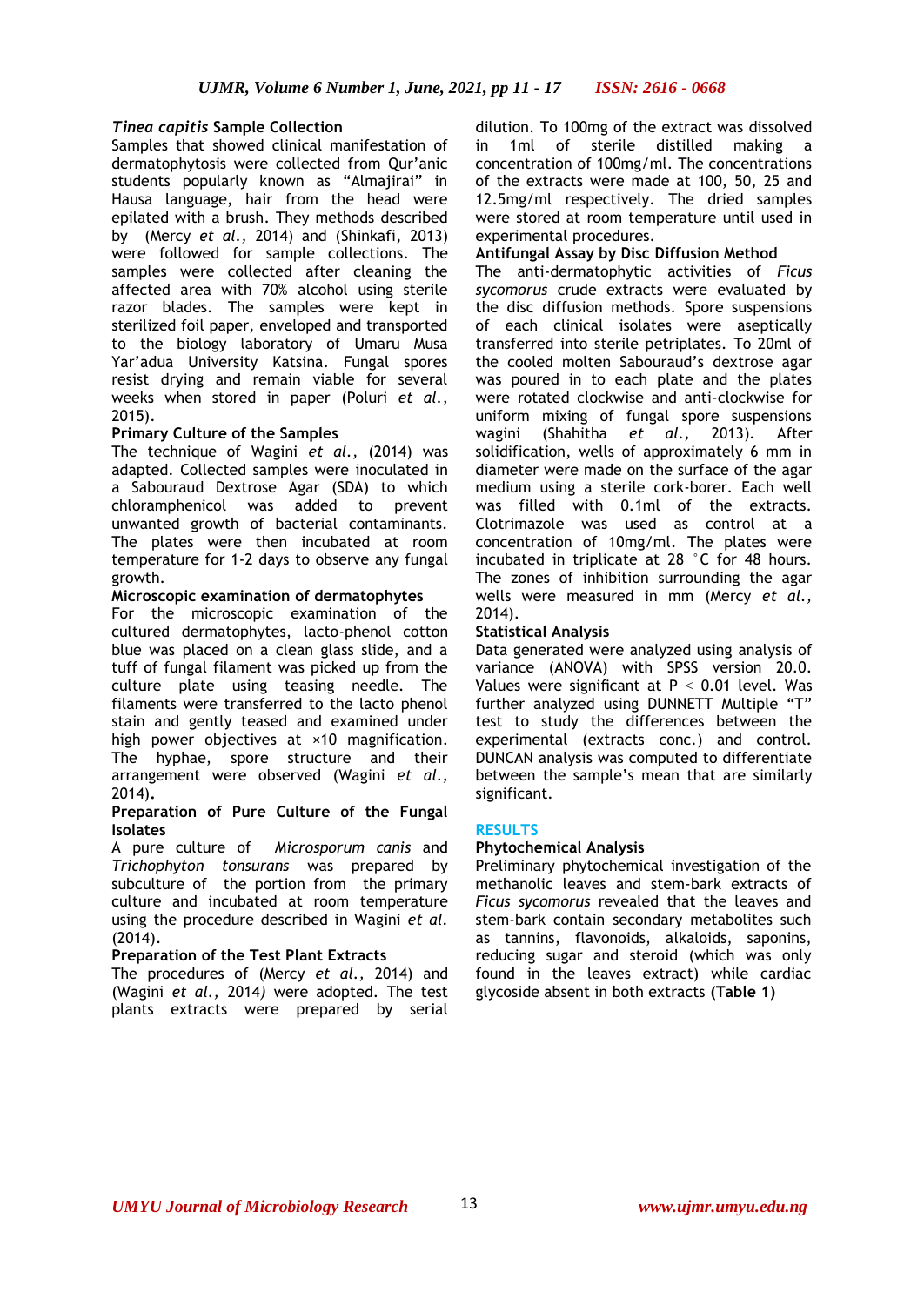| Secondary         | <b>SBE</b> | LE        |
|-------------------|------------|-----------|
| metabolites       |            |           |
| <b>Tannins</b>    | $\ddot{}$  | $\ddot{}$ |
| <b>Flavonoids</b> | $\ddot{}$  | $\ddot{}$ |
| Cardiac glycoside |            |           |
| Alkaloids         | $\div$     | +         |
| Saponins          | $\ddot{}$  | $\div$    |
| Reducing sugar    | $\ddot{}$  | $\ddot{}$ |
| Steroid           |            | $\div$    |

The GC-MS analysis of the methanol stem-bark extracts revealed many peaks with each peak corresponding to a particular phytochemical compound. Some of the compounds identified in the methanol stem-bark extract include; s(+)-1-cyano-2-methyl-azetidine, 2-Butanone,1-Chloro, Ethenamine, N-methylene, 2-Butanone,1-Chloro, Methane, Isocyanato, Propargyl amine, Pyrimidine, 5-methyl-1-Oxide, 1-propene,3,3,3-trifluoro-2-methyl, 2,6-pyrazinediamine, 3- Cyclohepten-1-one, 2-Butanamines(s) and 2,9 Diazabicyclo (4,4,0) decane-3,10 dione, cis.

|  |  | Table 2: Phytocomponents Identified in the Methanolic Stem-Bark Extract Using GC-MS |  |  |  |  |
|--|--|-------------------------------------------------------------------------------------|--|--|--|--|
|--|--|-------------------------------------------------------------------------------------|--|--|--|--|

| <b>NO</b>      | <b>RT</b><br>(min) | <b>MF</b><br>Name of compound                                          |                                   | <b>MW</b><br>(g/mol) | Peak<br>area% | Activity                 |  |
|----------------|--------------------|------------------------------------------------------------------------|-----------------------------------|----------------------|---------------|--------------------------|--|
| $\mathbf{1}$   | 6.00               | $s(+)$ -1-cyano-2-methyl-azetidine                                     | $C_5H_8N_2$                       | 96.13                | 1.64          | Antimicrobial            |  |
| $\overline{2}$ | 6.73               | 2-Butene, 2-methyl                                                     | $C_5H_{10}$                       | 70.14                | 0.45          | Toxic                    |  |
| 3              | 7.21               | Ethenamine, N-methylene                                                | $C_3H_9N$                         | 59.11                | 0.17          | Toxic                    |  |
| 4              | 10.22              | 2-Butanone, 1-Chloro                                                   | $C_4H_7C_{10}$                    | 106.55               | 0.39          | Antimicrobial            |  |
| 5              | 13.26              | Methane, Isocyanato                                                    | C <sub>2</sub> H <sub>3</sub> NO  | 57.05                | 0.77          | Toxic                    |  |
| 6              | 13.99              | Propargyl amine                                                        | $C_3H_5N$                         | 55.08                | 0.52          | Antioxidant              |  |
| 7              | 34.51              | Pyrimidine, 5-methyl-1-Oxide                                           | $C_5H_6N_2O$                      | 110.113              | 0.45          | Antimicrobial            |  |
| 8              | 35.86              | 1-propene, 3, 3, 3-trifluoro-2-methyl                                  | $C_4H_5F_3$                       | 110.08               | 0.12          | No activity<br>reported  |  |
| 9              | 39.93              | 2,6-pyrazinediamine                                                    | $C_4H_6N_4$                       | 110.12               | 0.54          | Antimicrobial            |  |
| 10             | 41.32              | 3-Cyclohepten-1-one                                                    | $C_7H_{10}O$                      | 110.16               | 0.46          | No activity<br>reported  |  |
| 11<br>12       | 43.55<br>48.28     | 2-Butanamines(s)<br>2,9 Diazabicyclo (4,4,0) decane-3,10<br>dione, cis | $C_4H_{11}N$<br>$C_8H_{12}N_2O_2$ | 73.14<br>168.19      | 0.28<br>88.79 | Toxic<br><b>Diuretic</b> |  |

**RT**= retention time, **MF**= molecular formula, **MW=** molecular weight

Some of the compounds identified in the methanol leaf extract following GC-MS analysis includes; Methyl vinyl ketone, Propargyl amine, Methane, Isocyanato, Acetic acid,

Cyclopropane,1,2-dimethyl-trans 2-Butanamine(s), 2-Pentene, and Methyl propargyl etheracetic acid (Table 3).

**Table 3. Phytocomponents Identified in the Methanolic Leaves Extract Using GC-MS**

| <b>NO</b>   | RT    | Name of compound             | ΜF                   | <b>MW</b> | Peak  | Activity      |
|-------------|-------|------------------------------|----------------------|-----------|-------|---------------|
|             | (min) |                              |                      | (g/mol)   | area% |               |
| $\mathbf 1$ | 07.97 | Methyl vinyl ketone          | $C_4H_6O$            | 70.09     | 1.97  | Toxic         |
| 2           | 11.87 | Propargyl amine              | $C_3H_5N$            | 55.08     | 3.94  | Antioxidant   |
|             | 34.54 | Methane, Isocyanato          | $C_2H_3NO$           | 57.05     | 1.17  | Toxic         |
| 4           | 40.55 | Acetic acid                  | CH <sub>3</sub> COOH | 60.05     | 30.21 | Antimicrobial |
| 5           | 42.01 | Cyclopropane, 1, 2-dimethyl- | $C_5H_{10}$          | 70.14     | 1.37  | No activity   |
|             |       | trans                        |                      |           |       | reported      |
| 6           | 43.44 | 2-Butanamine(s)              | $C_4H_{11}N$         | 73.14     | 1.6   | <b>Toxic</b>  |
|             | 43.67 | 2-Pentene, E                 | $C_5H_{10}$          | 70.13     | 2.42  | Toxic         |
| 8           | 45.2  | Methyl propargyl ether       | $C_4H_6O$            | 70.09     | 1.92  | Toxic         |

 **RT**= retention time, **MF**= molecular formula, **MW**= molecular weight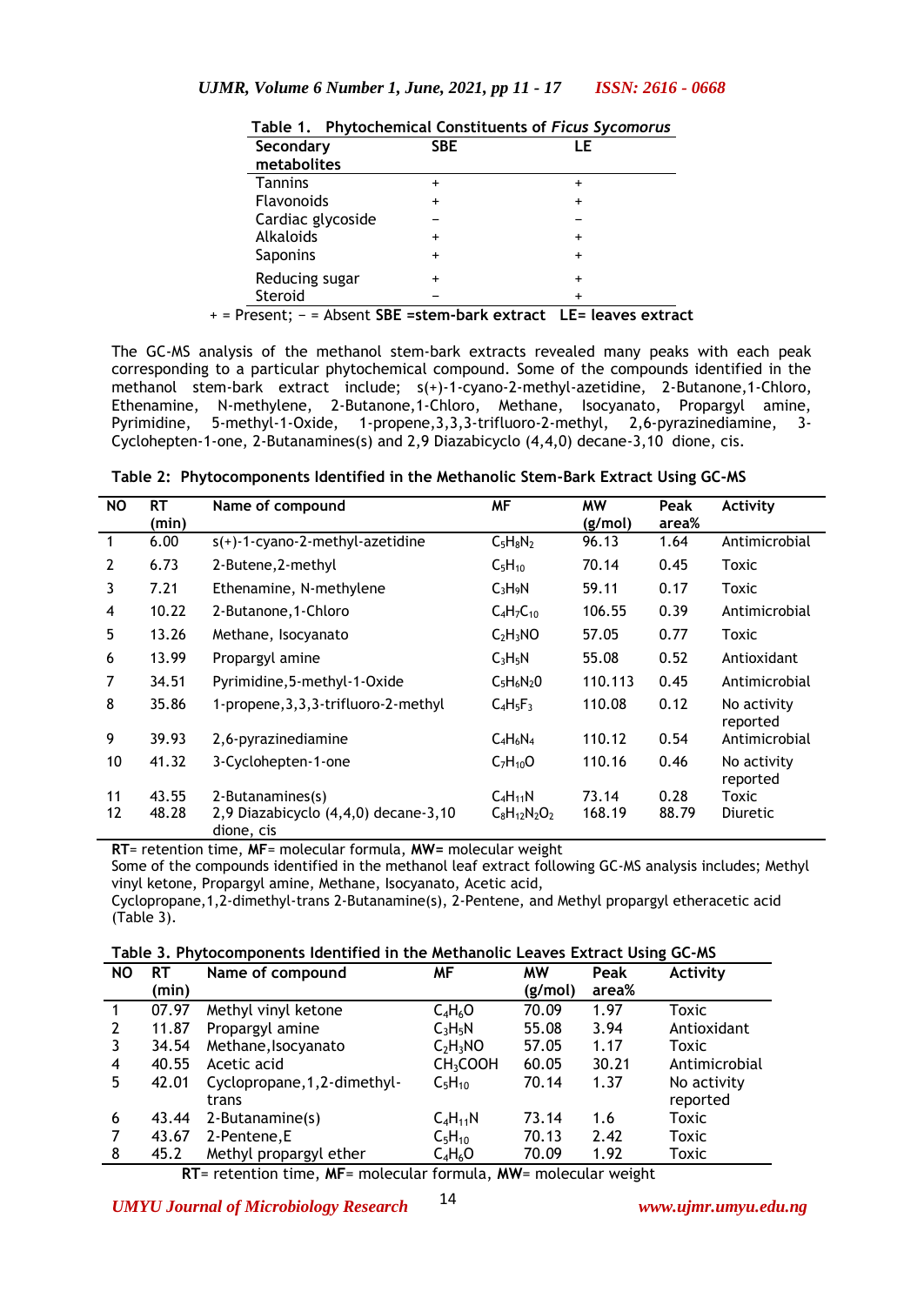The methanolic leaves and stem-bark extracts of 15.67±0.94mm at 50mg/ml the least for the leaves *F. sycomorus* inhibited the fungi with zones of is 8.67±0.94mm at 12.5mg/ml The zones of inhibition ranging from  $6.33\pm0.47$ 24.33±0.47mm (Table 4). *Microsporum canis* concentration of the extracts. Both isolates isolates showed the highest inhibition on the showed that the leaves extract have higher leaves extract 24.33±0.47mm at 100mg/ml, inhibitory zones while the stem-bark extract 21.33±0.47mm at 50mg/ml the least for the leaves exhibited lower zones of inhibition. The zones of is 13.33±0.47mm at 12.5mg/ml. *Trichophyton*  inhibition are expressed as mean ± S.D (standard *tonsurans* isolates showed the highest inhibition on deviation). Significance was obtained at (p ˂ 0.01) the leaves extract 19.00±0.82mm at 100mg/ml, to inhibition decreased with decrease in the

Table 4. Anti-Dermatophytic Activity of the Methanolic Leaves and Stem Bark Extracts of F. *Sycomorus*

|         | Zones of inhibition (mm) at different concentrations (mg/ml) |                               |                               |                                  |                                      |                              |       |
|---------|--------------------------------------------------------------|-------------------------------|-------------------------------|----------------------------------|--------------------------------------|------------------------------|-------|
|         |                                                              |                               |                               |                                  |                                      |                              | Р.    |
| Extract | Organism                                                     | Control                       | 100                           | 50                               | 25                                   | 12.5                         | value |
| Leaves  | M. canis                                                     | $27.67 \pm 0.94$ <sup>a</sup> | $^*$ 24.33+0.47 <sup>b</sup>  | $*21.33+0.47c$                   | $*19.33 + 0.94$ <sup>d</sup>         | $13.33 + 0.47$ <sup>e</sup>  | 0.00  |
|         | tonsurans .                                                  | $26.00+0.82$ <sup>a</sup>     | $^*$ 19.00±0.82 $^{\rm b}$ .  | $^*$ 15.67 $\pm$ 0.94 $^{\circ}$ | $*14.33 + 1.25$                      | $3.67 \pm 0.94$ <sup>d</sup> | 0.00  |
| Stem    | M. canis                                                     | $27.67 \pm 0.94$ <sup>a</sup> | $^{\circ}20.00\pm00^{\rm b}$  | $18.33 \pm 1.25$ <sup>b</sup>    | $^{\circ}$ 13.00 $\pm$ 00 $^{\circ}$ | $3.67 \pm 0.47$ <sup>d</sup> | 0.00  |
|         | tonsurans                                                    | $26.00 \pm 0.82$ <sup>a</sup> | $18.33 \pm 0.47$ <sup>b</sup> | $^{\circ}$ 9.33±0.47 $^{\circ}$  | $16.33+0.4$ 7 <sup>d</sup>           | $"0.00 \pm 00"$              | 0.00  |

Observations are expressed as mean ± standard deviation (SD). The mean difference is significant at  $p<0.01$  (\*) = Dunnett test (Dunnett test, treat one group as control and compare it against other groups). a,b,c,d,e = Duncan analysis by mean grouping (Duncan analysis grouped mean that have similar significance)

#### **DISCUSSION**

Qualitative preliminary phytochemical investigation of methanolic leaves and stembark extracts of *Ficus sycomorus* revealed that the leaves and stem-bark contained secondary metabolites such as tannins, flavonoids, alkaloids, saponins, reducing sugar and steroid which was only found in the leaves extract) while cardiac glycoside was absent in both extracts. Some of these secondary metabolites have been previously reported as having antimicrobial activity(Saleh *et al.,* 2015)**.**  Findings from this work agreed with the work of Shinkafi (2013) who reported that plants containing tannin flavonoids and saponins are reported to have antimicrobial activity.

The GC-MS analysis of the methanolic leaves and stem-bark extracts revealed many peaks with each peak corresponding to a particular phytochemical compound. The name of compounds, retention time, molecular formula, molecular weight, peak area percent and some of their activities were ascertained. The identified compounds were, generally, reported as having antimicrobial, antioxidant, diuretic and toxic activities. The most prevailing compound in the methanolic stem-bark extract was 2, 9 Diazabicyclo (4,4,0) decane-3,10 dione, cis with peak area percent of 88.79%. While in the methanolic leaves extract was Acetic acid with peak area percent of 30.21%. The antifungal ability of *Ficus sycomorus* can be attributed to the existence of acetic acid and pyrimidine derivatives {Pyrimidine, 5-methyle-

1-oxide (0.45%)}, which exhibited antifungal activity as reported by the studies of Kurita & Koike (1983); Andrews *et al.* (2017). Also the review of Ferreira & Kaiser (2012) has shown that the derivatives of pyrazine {2,6- Pyrazinediamine (0.54%)} has antifungal activity the presence of these compounds or there synergy can be attributed to the antifungal activity observed in this plant.

Based on the colony morphology and microscopic observations, two different species *Microsporum canis* and *Trichophyton tonsurans* were identified in this study. *Microsporum canis* grow on the culture medium to form white cotton radiated colony, golden yellow on reverse. Macroconidia are fusoid, thick and rough- walled with curved apex. *Trichophyton tonsurans* show dark-brown pigmentation with reddish brown to mahogany reverse after 21 days. In microscopy, it reveals numerous micro conidia of varying sizes and shapes.

The methanolic leaves and stem-bark extracts of *F. sycomorus* inhibited the fungi with the zones of inhibition decreasing with decrease in the concentrations of the extracts. Leaves extract showing higher inhibitory zones then the stem-bark extract (p<0.01). This supports the findings of Saleh *et al.* (2015) who cited leaves extract of *F. sycomorus* as being more effective against *A. baumannii* isolate compared to the stem-bark extract. The largest zone of inhibition was produced against *Microsporum canis* which indicated that it was more sensitive to the extract than *Trichophyton* 

*UMYU Journal of Microbiology Research www.ujmr.umyu.edu.ng*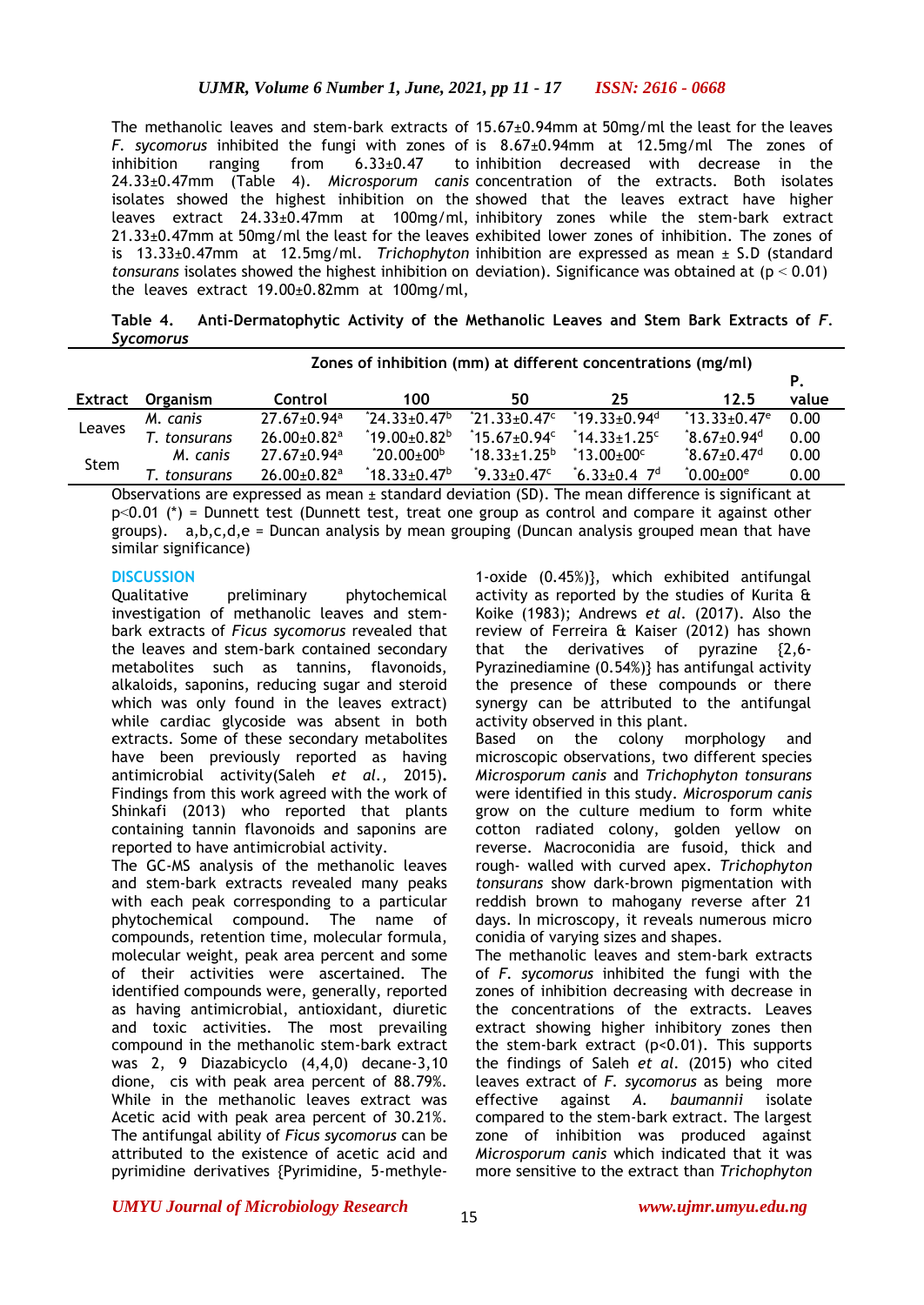*tonsurans*. The post test (Dunnett test) revealed that there is significant difference between the control and all the extracts regardless of the concentrations ( $p < 0.01$ ).

Among the different concentrations of the extracts used, the least anti-dermatophytic activity was observed with the stem-bark extract against *T. tonsurans* with zone of inhibition of  $6.33\pm0.4$  at  $25$ mg/ml while the highest anti-dermatophytic activity was observed with the leaves extract against *M. canis* with zone of inhibition of 24.33±0.47 at 100mg/ml.

Phytochemicals such as tannins, saponins and flavonoids are reported to be good antimicrobial in a study conducted by (Shinkafi, 2014). These compounds and other compounds identified in the GC-MS such as acetic acid in the leaves extract,s (+)-1-cyano-2-methylazetidine, 2-Butanone, 1-Chloro, Pyrimidine,5 methyl-1-Oxide and 2,6-pyrazinediamine in the stem-bark extract could be responsible for the antidermatophytic activity displayed by the leaves and stem-bark extracts of the *Ficus* 

# **REFERENCES**

- Ahmad, A., Dahiru, A., Muhammad, A., Idris, H., & Gautam, K. (2016). Phytochemical Screening and Antimicrobial Activity of *Ficus sycomorus* Extracts of the Stem Bark and Leaves on Some Pathogenic Microorganisms. *American Chemical Science Journal*, 13(3), 1–5.
- Andrews, B., Komathi, K., & Mohan, S. (2017). Synthesis and comparing the antibacterial activities of pyrimidine derivatives. *Journal of Chemical Sciences*, 129(3), 335-341.
- Araya, S., Abuye, M., & Negesso, A. E. (2021). Epidemiological Characterization of Dermatomycosis in Ethiopia. *Clinical, Cosmetic and Investigational Dermatology*, 14, 83.
- Ferreira, S. B., & Kaiser, C. R. (2012). Pyrazine derivatives: a patent review (2008– present). *Expert opinion on therapeutic patents*, 22(9), 1033-1051.
- Diso, S. U., Ja'afar, S., Mu'azu, L., Abdallah, M. S., & Ali, M (2020). Isolation and Characterization of Some Fungi Associated with Superficial Fungal Infections. *Journal of Dermatology*, Volume 5, Issue 1, 2020, PP 12-16
- Dluya, T., Daniel, D., & Gaiuson, Y. (2015). Comparative biochemical evaluation of leaf extracts of *Ficus sycomorus* and *Piliostigma thonningii* plant. *Journal of Medicinal Plant Studies*, 3(5), 32–37.
- Gupta, A. K., & Summerbell, R. C. (2000).

*sycomorus* in this research. Finally, the study ascertained and confirmed that *F. sycomorus*  has potential antidermatophytic properties although the plant contains some toxic compounds.

## **CONCLUSION**

The current study revealed that *F. sycomorus*  extracts from various concentrations of methanolic leaves and stem extracts demonstrated anti-dermatophytic activity against *Microsporum canis* and *Trichophyton tonsurans*. The methanolic leaves extract possessed more antidermatophytic activity than the methanolic stem-bark extract. Some of the compounds identified in the plant extract include acetic acid, s (+)-1-cyano-2 methyl-azetidine, 2-Butanone, 1-Chloro, Pyrimidine,5-methyl-1-Oxide and 2,6 pyrazinediamine. However, further analysis is required for the isolation of bioactive molecules from the plant that may have a broad spectrum of pharmacological activities and toxicity evaluation of the plant extract.

> Tinea capitis. *Medical Mycology*, 38(4), 255-287.

- Harrison, R. D., Rønsted, N., Xu, L., Rasplus, J. Y., & Cruaud, A. (2012). Evolution of fruit traits in *Ficus* subgenus *Sycomorus* (Moraceae): to what extent do frugivores determine seed dispersal mode?. *PloS one*, 7(6), e38432.
- Kurita, N., & Koike, S. (1983). Synergistic antimicrobial effect of ethanol, sodium chloride, acetic acid and essential oil components. *Agricultural and biological chemistry,* 47(1), 67-75
- Mahmoud, Y. A. G. (2003). In vitro evaluation of anti-dermatophytic activity of Egyptian Bee propolis in combination with plant essential oils in sheep hoof plate: an experimental model. *Mycobiology*, 31(2), 99-104.
- Mercy, K. A., Ijeoma, I., & Emmanuel, K. J. (2014). Anti-dermatophytic Activity of garlic ( *Allium sativum* ) extracts on some Dermatophytic fungi.<br>International Letters of Natural Letters of Natural *Sciences*, 19, 34–40.
- Poluri, L., Indugula, J., & Kondapaneni, S. (2015). Clinicomycological study of dermatophytosis in South India. *Journal of Laboratory Physicians*, *7*(2), 84.
- Romeh, & A, A. (2013). Phytochemicals from *Ficus sycomorus* L. leaves act as insecticides and acaricides. *African Journal of Agricultural Research*, *8*(27), 3571–3579.

*UMYU Journal of Microbiology Research www.ujmr.umyu.edu.ng*